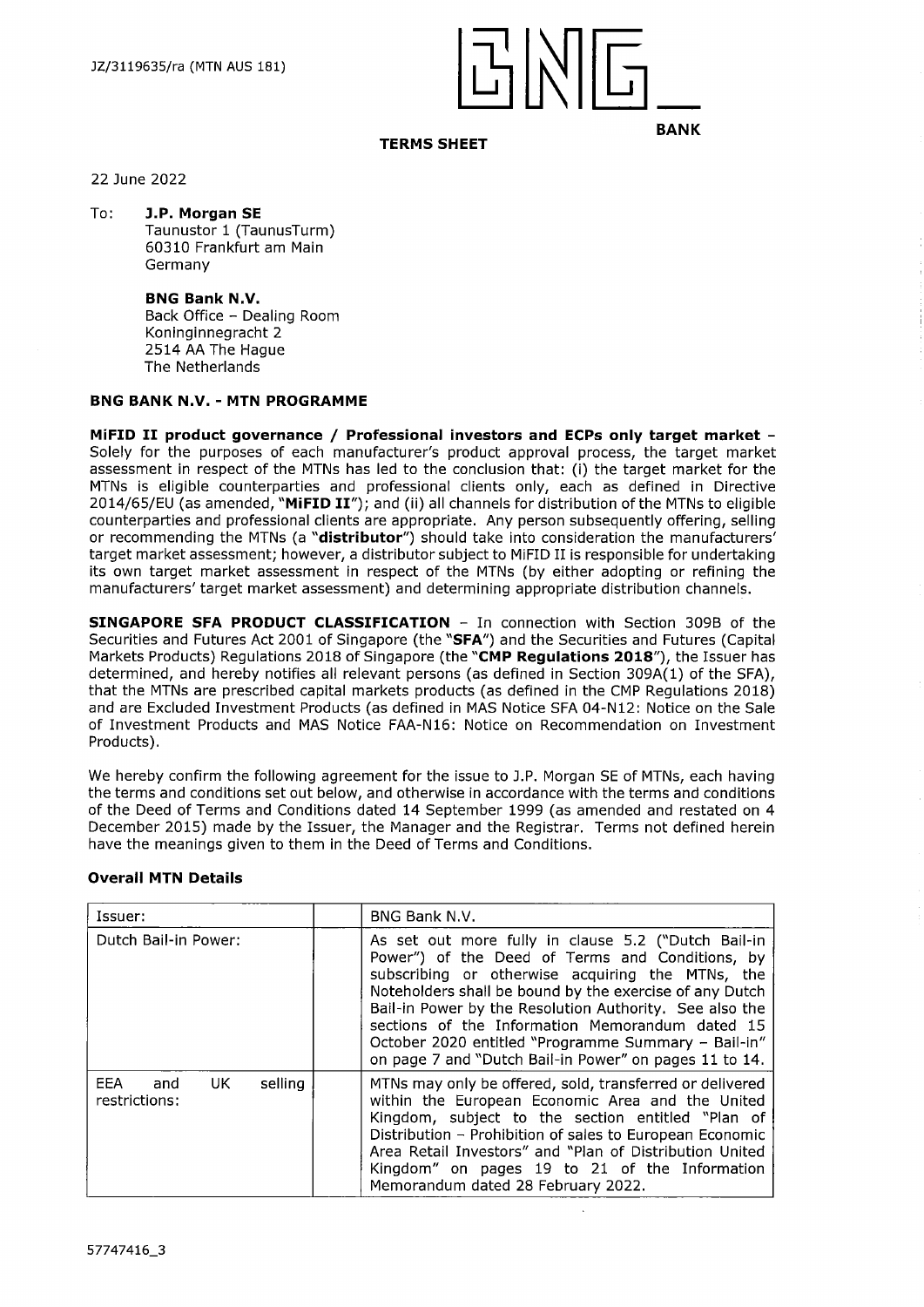

|                                                                     |        | <u>BANK</u>                                                                                                                                                                                                                                                                                                                                                                                                                                                                                                                                                                                                                                                                                                                                                                                                                                                                                                                                                                                                                                                                                                                                                                                                                                                                                                   |
|---------------------------------------------------------------------|--------|---------------------------------------------------------------------------------------------------------------------------------------------------------------------------------------------------------------------------------------------------------------------------------------------------------------------------------------------------------------------------------------------------------------------------------------------------------------------------------------------------------------------------------------------------------------------------------------------------------------------------------------------------------------------------------------------------------------------------------------------------------------------------------------------------------------------------------------------------------------------------------------------------------------------------------------------------------------------------------------------------------------------------------------------------------------------------------------------------------------------------------------------------------------------------------------------------------------------------------------------------------------------------------------------------------------|
| Principal Amount<br>(face amount) on the Issue<br>Date of each MTN: |        | A\$1,000 (Note: Subject to minimum consideration<br>payable within Australia of A\$500,000 disregarding<br>moneys lent by the offeror or its associates or the MTNs<br>are otherwise offered and transferred in a manner that<br>does not require disclosure under Part 6D.2 of the<br>Corporations Act 2001 of Australia and, in all cases, all<br>offers, sales and transfers comply with the Conditions)                                                                                                                                                                                                                                                                                                                                                                                                                                                                                                                                                                                                                                                                                                                                                                                                                                                                                                   |
| Number of MTNs to be<br>issued:                                     |        | 25,000 (to be consolidated and form a single Series with<br>the Issuer's existing A\$50,000,000 3.50 per cent. Fixed<br>Rate Notes 2017 due 19 July 2027 issued on 19 January<br>2017, A\$25,000,000 3.50 per cent. Fixed Rate Notes<br>2017 due 19 July 2027 issued on 17 February 2017,<br>A\$25,000,000 3.50 per cent. Fixed Rate Notes 2017 due<br>19 July 2027 issued on 29 March 2017, A\$30,000,000<br>3.50 per cent. Fixed Rate Notes 2017 due 19 July 2027<br>issued on 11 April 2017, A\$155,000,000 3.50 per cent.<br>Fixed Rate Notes 2017 due 19 July 2027 issued on 10<br>May 2017, A\$95,000,000 3.50 per cent. Fixed Rate<br>Notes 2017 due 19 July 2027 issued on 18 May 2017,<br>A\$25,000,000 3.50 per cent. Fixed Rate Notes 2017 due<br>19 July 2027 issued on 26 May 2017, A\$50,000,000 3.50<br>per cent. Fixed Rate Notes 2017 due 19 July 2027 issued<br>on 30 May 2017, A\$105,000,000 3.50 per cent. Fixed<br>Rate Notes 2017 due 19 July 2027 issued on 7 June<br>2017, A\$90,000,000 3.50 per cent. Fixed Rate Notes<br>2017 due 19 July 2027 issued on 16 June 2017,<br>A\$25,000,000 3.50 per cent. Fixed Rate Notes 2017 due<br>19 July 2027 issued on 5 July 2017 and A\$15,000,000<br>3.50 per cent. Fixed Rate Notes 2017 due 19 July 2027<br>issued on 27 September 2017) |
| Aggregate Principal Amount<br>of MTNs to be issued:                 |        | A\$25,000,000                                                                                                                                                                                                                                                                                                                                                                                                                                                                                                                                                                                                                                                                                                                                                                                                                                                                                                                                                                                                                                                                                                                                                                                                                                                                                                 |
| <b>Total Principal Amount</b><br>of the Series:                     |        | A\$715,000,000                                                                                                                                                                                                                                                                                                                                                                                                                                                                                                                                                                                                                                                                                                                                                                                                                                                                                                                                                                                                                                                                                                                                                                                                                                                                                                |
| Type of MTNs:                                                       | п      | <b>Amortised Notes</b>                                                                                                                                                                                                                                                                                                                                                                                                                                                                                                                                                                                                                                                                                                                                                                                                                                                                                                                                                                                                                                                                                                                                                                                                                                                                                        |
|                                                                     | ☑      | <b>Fixed Rate Notes</b>                                                                                                                                                                                                                                                                                                                                                                                                                                                                                                                                                                                                                                                                                                                                                                                                                                                                                                                                                                                                                                                                                                                                                                                                                                                                                       |
|                                                                     | 口      | <b>Floating Rate Notes</b>                                                                                                                                                                                                                                                                                                                                                                                                                                                                                                                                                                                                                                                                                                                                                                                                                                                                                                                                                                                                                                                                                                                                                                                                                                                                                    |
|                                                                     | □      | <b>Indexed Notes</b>                                                                                                                                                                                                                                                                                                                                                                                                                                                                                                                                                                                                                                                                                                                                                                                                                                                                                                                                                                                                                                                                                                                                                                                                                                                                                          |
|                                                                     | □      | <b>Structured Notes</b>                                                                                                                                                                                                                                                                                                                                                                                                                                                                                                                                                                                                                                                                                                                                                                                                                                                                                                                                                                                                                                                                                                                                                                                                                                                                                       |
|                                                                     | $\Box$ | Zero Coupon Notes                                                                                                                                                                                                                                                                                                                                                                                                                                                                                                                                                                                                                                                                                                                                                                                                                                                                                                                                                                                                                                                                                                                                                                                                                                                                                             |
|                                                                     | $\Box$ | Other (specify)                                                                                                                                                                                                                                                                                                                                                                                                                                                                                                                                                                                                                                                                                                                                                                                                                                                                                                                                                                                                                                                                                                                                                                                                                                                                                               |
| Australian Notes/<br>New Zealand Notes:                             |        | <b>Australian Notes</b>                                                                                                                                                                                                                                                                                                                                                                                                                                                                                                                                                                                                                                                                                                                                                                                                                                                                                                                                                                                                                                                                                                                                                                                                                                                                                       |
| Maturity Date:                                                      |        | 19 July 2027                                                                                                                                                                                                                                                                                                                                                                                                                                                                                                                                                                                                                                                                                                                                                                                                                                                                                                                                                                                                                                                                                                                                                                                                                                                                                                  |
| Issued at:                                                          | О      | Par                                                                                                                                                                                                                                                                                                                                                                                                                                                                                                                                                                                                                                                                                                                                                                                                                                                                                                                                                                                                                                                                                                                                                                                                                                                                                                           |
|                                                                     | ☑      | Discount                                                                                                                                                                                                                                                                                                                                                                                                                                                                                                                                                                                                                                                                                                                                                                                                                                                                                                                                                                                                                                                                                                                                                                                                                                                                                                      |
|                                                                     | □      | Premium                                                                                                                                                                                                                                                                                                                                                                                                                                                                                                                                                                                                                                                                                                                                                                                                                                                                                                                                                                                                                                                                                                                                                                                                                                                                                                       |
| <b>Purchase Price:</b>                                              |        | 95.118% of the Aggregate Principal Amount of<br>A\$25,000,000 (plus accrued interest payable for the<br>period from and including 19 January 2022 to but<br>excluding 24 June 2022 of 156 days in the amount of<br>A\$377,000)                                                                                                                                                                                                                                                                                                                                                                                                                                                                                                                                                                                                                                                                                                                                                                                                                                                                                                                                                                                                                                                                                |

In the event the Tenor of the MTN consists of a number of days which is not evenly divisible by *the number of whole months in the Interest Period, the Purchase Price of the MTN will take into account the interest owed for days not in the Tenor ofthe MTN (in the event the number ofmonths*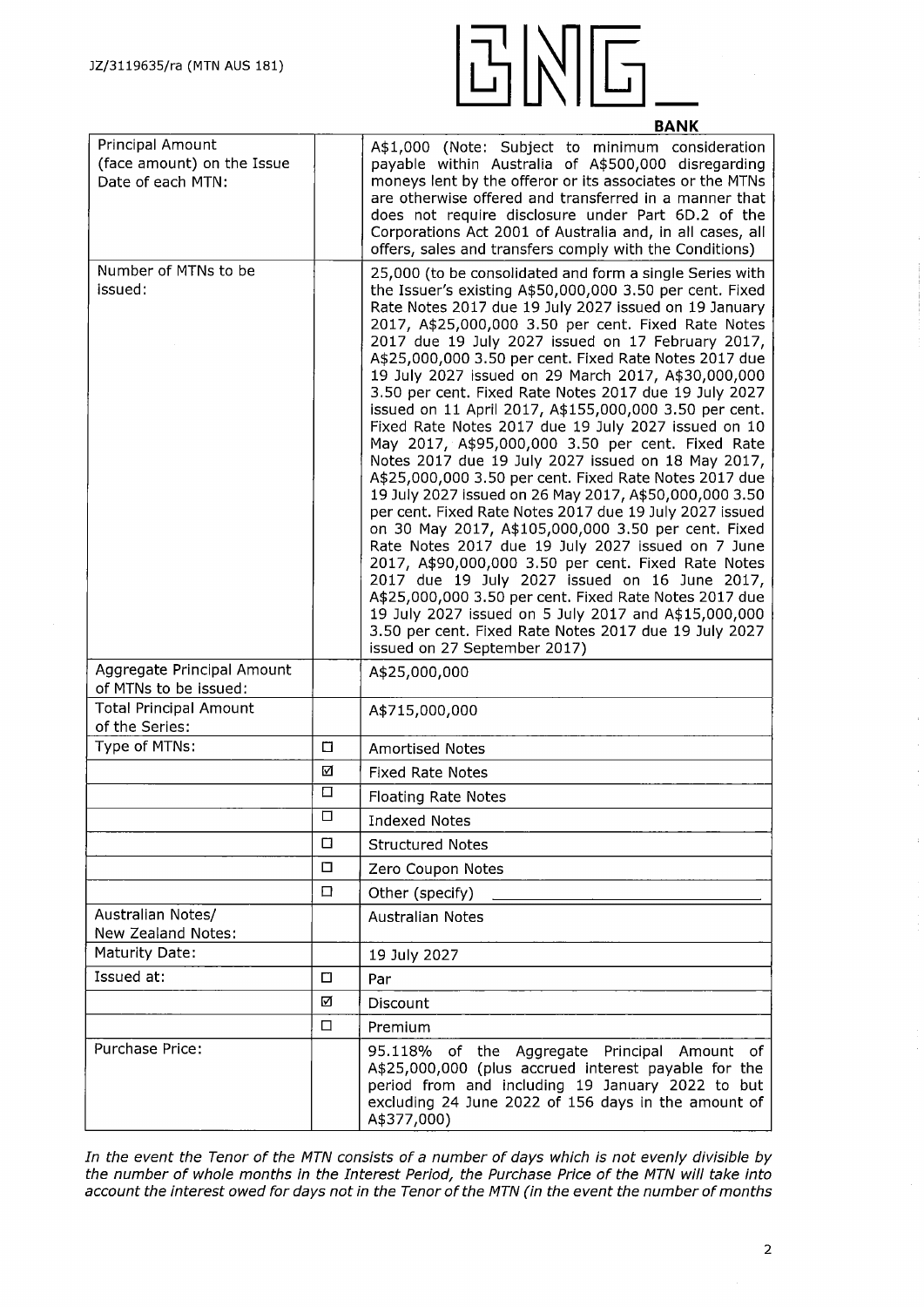l.



is rounded up) or interest not owed for days in the Tenor of the MTN (in the event the number of *months is rounded down).*

| Issue Date:   | 24 June 2022   |
|---------------|----------------|
| Lead Manager: | J.P. Morgan SE |

# **Interest Calculation and Payment, Repayment**

| (a) | <b>Amortised Notes</b>                                                                                                                                |        | N/A                                                                                                                                                                                                           |  |
|-----|-------------------------------------------------------------------------------------------------------------------------------------------------------|--------|---------------------------------------------------------------------------------------------------------------------------------------------------------------------------------------------------------------|--|
| (b) | <b>Fixed Rate Notes</b>                                                                                                                               |        |                                                                                                                                                                                                               |  |
|     | <b>Fixed Interest Rate:</b>                                                                                                                           |        | 3.50 per cent. per annum payable semi-annually in<br>arrear                                                                                                                                                   |  |
|     | <b>Interest Payment</b><br>Dates:                                                                                                                     |        | 19 January and 19 July in each year from, and<br>including, 19 July 2022 to, and including the Maturity<br>Date (subject to adjustment in accordance with clause<br>8.6 of the Deed of Terms and Conditions). |  |
|     | <b>Redemption Amount:</b>                                                                                                                             |        | A\$1,000 per MTN (100 per cent. of the Principal Amount<br>(face amount) of each MTN)                                                                                                                         |  |
|     | Fixed Coupon Amount:                                                                                                                                  |        | A\$17.50 per MTN (or A\$437,500 for all MTNs to be<br>issued in this tranche) on each Interest Payment Date                                                                                                   |  |
|     | <b>Business Day</b><br>Convention:                                                                                                                    |        | Following Business Day, Unadjusted                                                                                                                                                                            |  |
|     | Day Count Fraction:                                                                                                                                   |        | <b>RBA Bond Basis</b>                                                                                                                                                                                         |  |
|     | <b>Business Days:</b>                                                                                                                                 |        | Sydney, London and TARGET Business Day.                                                                                                                                                                       |  |
|     |                                                                                                                                                       |        | "TARGET Business Day" means a day in which the Trans<br>European Automated Real Time Gross Settlement<br>Express Transfer (TARGET2) System is open.                                                           |  |
| (c) | <b>Floating Rate Notes</b>                                                                                                                            |        | N/A                                                                                                                                                                                                           |  |
|     | Floating Rate Basis:                                                                                                                                  | $\Box$ | <b>BBSW Rate</b>                                                                                                                                                                                              |  |
|     |                                                                                                                                                       | $\Box$ | Other (specify and detail source and procedures if not<br>available)                                                                                                                                          |  |
|     | Margin(s) to Floating<br>Rate Basis:                                                                                                                  |        | N/A                                                                                                                                                                                                           |  |
|     | <b>Interest Payment</b><br>Dates:                                                                                                                     |        | N/A                                                                                                                                                                                                           |  |
|     | <b>Redemption Amount:</b>                                                                                                                             |        | N/A                                                                                                                                                                                                           |  |
|     | <b>Business Days:</b>                                                                                                                                 |        | N/A                                                                                                                                                                                                           |  |
| (d) | <b>Indexed Notes</b>                                                                                                                                  |        | N/A                                                                                                                                                                                                           |  |
|     | Index:                                                                                                                                                |        | N/A                                                                                                                                                                                                           |  |
|     | Specify method of<br>calculation of Variable<br><b>Indexed Amount:</b>                                                                                |        | N/A                                                                                                                                                                                                           |  |
|     | Details to include:                                                                                                                                   |        |                                                                                                                                                                                                               |  |
|     | Source for index:<br>۰                                                                                                                                |        | N/A                                                                                                                                                                                                           |  |
|     | Person responsible<br>٠<br>for calculations:                                                                                                          |        | N/A                                                                                                                                                                                                           |  |
|     | Provision for<br>$\bullet$<br>calculation on early<br>redemption, where<br>reference to Index<br>or formula is<br>impossible or<br>impracticable etc: |        | N/A                                                                                                                                                                                                           |  |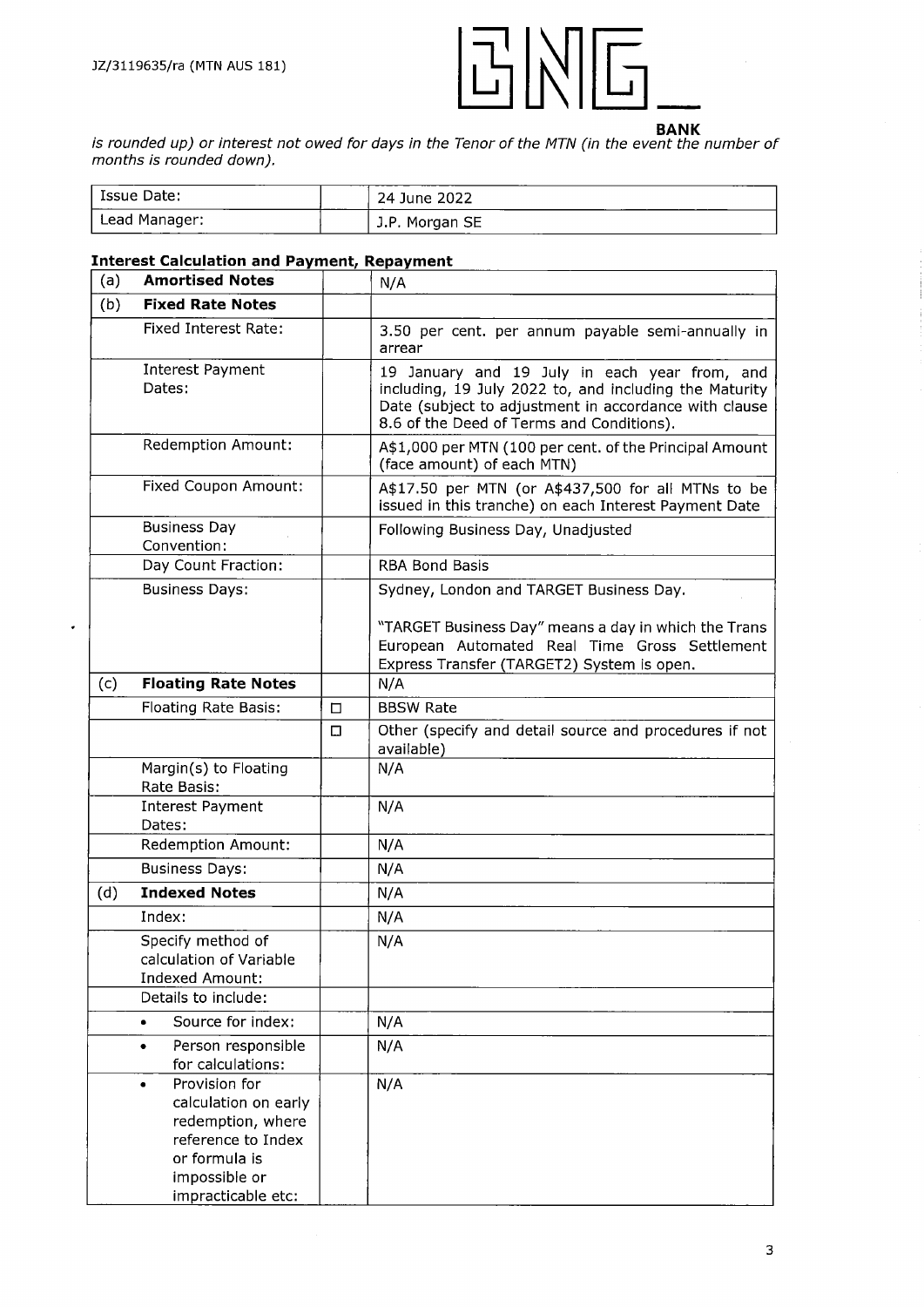

**BANK**

|     | Base Index Figure:                         | N/A |  |
|-----|--------------------------------------------|-----|--|
|     | Interest Payment<br>Dates:                 | N/A |  |
|     | <b>Redemption Amount:</b>                  | N/A |  |
| (e) | <b>Structured Notes</b>                    | N/A |  |
|     | Describe<br>characteristics:               | N/A |  |
| (f) | <b>Zero Coupon Notes</b>                   | N/A |  |
|     | Redemption Price:                          | N/A |  |
|     | Amortisation Rate for<br>Early Redemption: | N/A |  |
| (g) | <b>Other Options</b>                       | N/A |  |

#### **Other Issue Details**

| ______                               | ___ | _______                    |
|--------------------------------------|-----|----------------------------|
| $S$ vstem $(s)$<br>Clearing<br>----- |     | wstraclear System<br>-- -- |

*On admission to the Austraclear System, interests in the Notes may be held through Euroclear Bank SA/NV as operator of the Euroclear System ("Euroclear") or Clearstream Banking S.A. ("Clearstream, Luxembourg"). In these circumstances, entitlements in respect of holdings of interests in the Notes in Euroclear would be held in the Austraclear System by HSBC Custody Nominees (Australia) Limited as a nominee of Euroclear while entitlements in respect of holdings ofinterests in the Notes in Clearstream, Luxembourg would be held in the Austraclear System by BNP Paribas Securities Services, Australia Branch as a nominee of Clearstream, Luxembourg.*

*The rights of a holder ofinterests in Notes held through Euroclear or Clearstream, Luxembourg are subject to the respective rules and regulations for accountholders of Euroclear and Clearstream, Luxembourg, the terms and conditions of agreements between Euroclear and Clearstream, Luxembourg and their respective nominee and the rules and regulations of the Austraclear System.*

| ____<br>-----<br>Issuance<br>`peciar   | . | ___<br>N/A       |
|----------------------------------------|---|------------------|
| $\sim$<br>$- - - -$<br>. כוונ<br>----- |   | -----<br>_______ |

Other Special Conditions including, as appropriate:

| Events Affecting Maturity:                                                                                                   | N/A |
|------------------------------------------------------------------------------------------------------------------------------|-----|
| Call Option (early redemption<br>at the option of the Issuer)<br>(give details):                                             | N/A |
| Put Option (early redemption<br>at the option of the<br>Noteholders) (give details):                                         | N/A |
| Maturity Extension Option<br>(option of the Noteholder to<br>extend maturity, at the offer<br>of the Issuer) (give details): | N/A |
| Other:                                                                                                                       | N/A |

The above details are confirmed by the Issuer, in respect of:

| ISIN:             | --- | AU3CB0241933<br>---     |
|-------------------|-----|-------------------------|
| Code:<br>∴ommon ∩ |     | .<br>. .<br>----------- |